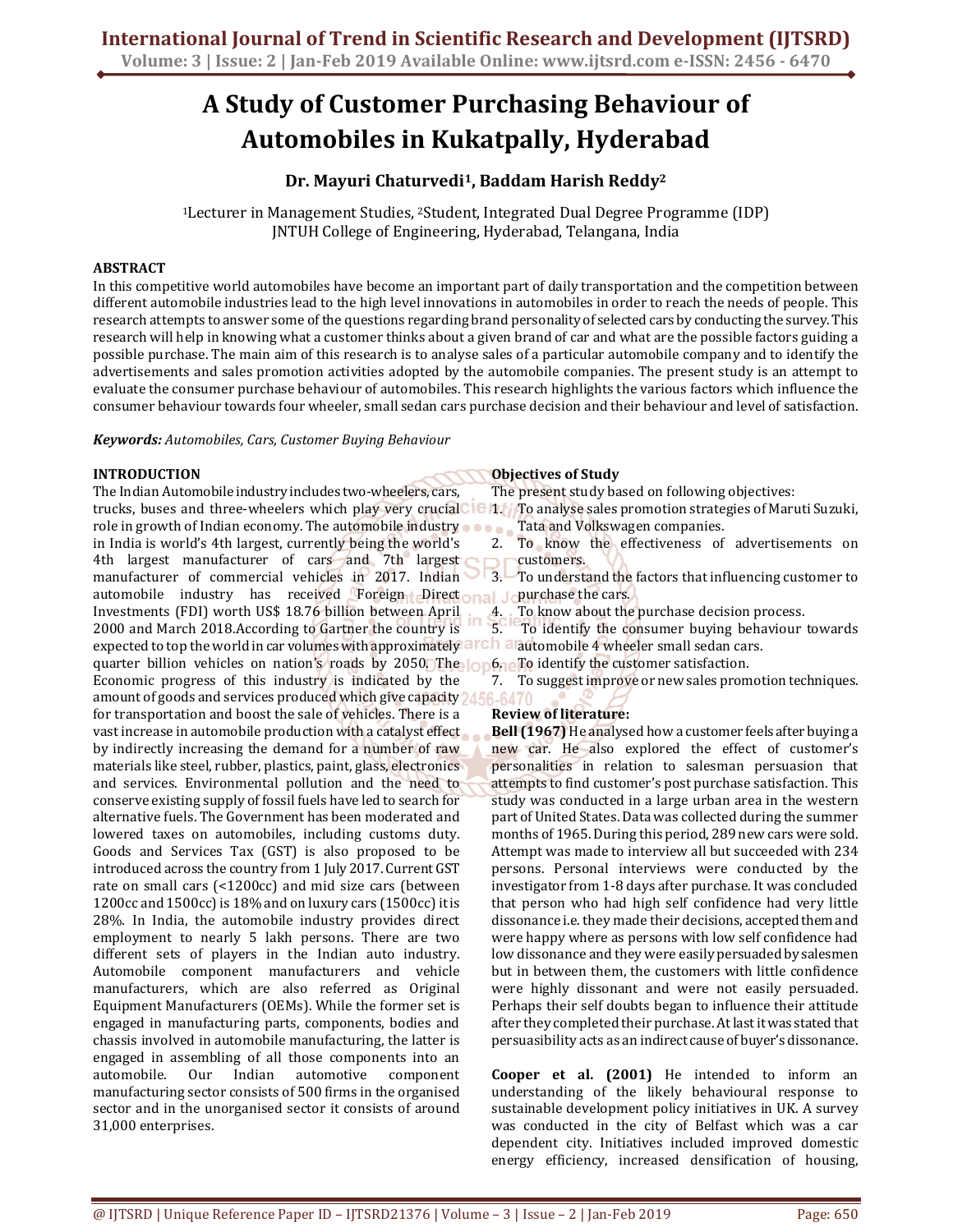improved public transport and the introduction of traffic restraint measures such as road user charges. Descriptive statistics had been used to analyse the data. It was concluded that there was significant increase in the rate of decline in the use of public transport. The policy also resulted in the switch from on street to off street car parking.

**York (2003)** York studied cross national variation in size of passenger car fleets. He further studied multiple factors (demographic, economic and socio political) that potentially influence motorization. Least square regression technique is used to assess the influence of different factors. The sample was collected from 138 nations. The findings suggest that economic development appears to increase motorization and globalization of individualistic social and political structures lead to expansion of car fleets.

**R. Ranganathan (2005)** His study "Consumer Markets and Buyer Behaviour of Cars", argued that brand image could be increased by the advertisement which clearly showed the features of the cars. The result of the study was that the necessity was the first factor of choosing the car and mileage was an important factor expected from the car.

**Satish and Bhardhwaj (2010)** they carried out research on information search behaviour among new car buyers. The data was collected from two Indian metros, Bangalore and Chennai. The variables selected for the study were taken from previous research. Firstly the data was analysed with the help of factor analysis and variable so taken were related with attributes of cars. Four factors were extracted styling and comfort, value for money, safety and reliability and miscellaneous etc. the groups had been distinguished using cluster analysis which was applied on search activity arch a variables and personality variables. Four clusters so formed were named as broad moderate searchers, intense heavy searcher, low broad searcher and low searchers. So the study was the first study to segment the car buyers in India and also results were supported with previous studies.

**Milind Bade (2011)** Milind bade has mentioned that Bajaj Auto Limited is currently trying to move the industry from a commuter to a biker mind set and at present the focus of the company is on keeping the sub brands and the mother brand different and the main motive behind establishing individual brand is to create differentiation which would help Bajaj auto, as an organization to develop relationship easily with its customers.

**U. Thiripurasundari (2011)** Brand Equity is the added value endowed by the brand to the Product. Although the idea of using a name or a symbol to enhance a product's value has been known to marketers for a long time, brand equity has gained a renewed interest in recent years. The objectives of the study were to analyse the importance of various factors like brand knowledge, brand preference, brand loyalty, brand application etc. in car market in Pondicherry. The primary data were collected from three hundred car owners through an interview schedule. From the five factors, brand application factor has been rated as the most important factor in car industry. This study shows that it is possible to ascertain where a company should focus its improvement efforts in order to make it payoff.

#### **Methodology:**

The study is based on the primary data collected through sample of 60 people who have cars. Questionnaires have been constructed to understand the contribution of various components towards consumer behaviour in automobile industry. The data has been collected through online survey along with demographic details of employees. Secondary data has been gathered from various sources such as books, journals and online resources. The area of this study is consumer purchasing behaviour of automobiles in Kukatpally, Hyderabad. This questionnaire is distributed to 100 people. However, 60 people out of 100 responded by completing the questionnaire. So the final sample size is 60.The questionnaire was sent by email and Whatsapp contacts in the form of google forms. Completed questionnaire were sent back through email and responses were updated in Google forms. Follow-up enquiries were made to enhance timely response by the employees. The data collected was analysed using tables, bar chart and pie chart. Simple arithmetical percentages were used as a measure of proportion of responses. Hyderabad is a place where we can get a lot of different people. Since Hyderabad is technically a developed a lot, these days a lot of Hyderabadians depends on e-commerce, so the respondents residing in Kukatpally, Hyderabad were taken for the study. The Respondents were Students, Employee, Businessman.

### **Research Hypothesis:**

1. **Null hypothesis (H0):-** There is no significant relation between current employment status of respondents and price of the automobile.

**Alternative hypothesis (H1):-** There is a significant Scierelation between current employment status of respondents and price of the automobile.

2. **Null hypothesis (H0):-** There is no significant relation opments and features of the between age of respondents and features of the automobile.

> **Alternative hypothesis (H1):-** There is a significant relation between age of respondents and feature of the automobile.

#### **DATA ANALYSIS AND INTERPRETATION 1. GENDER:**

|                         | <b>Gender</b> Number of respondents Percentage |    |  |  |  |
|-------------------------|------------------------------------------------|----|--|--|--|
| Male                    | 39                                             |    |  |  |  |
| Female                  | 21                                             | 35 |  |  |  |
| Total                   | 60                                             |    |  |  |  |
| Table 1 Gender analysis |                                                |    |  |  |  |

**2. AGE:** 

| Age       | <b>Number of respondents</b> | <b>Percentage</b> |
|-----------|------------------------------|-------------------|
| Below 20  |                              |                   |
| 21-30     | 19                           | 31.7              |
| $31 - 40$ | 17                           | 28.3              |
| 41-50     | 16                           | 26.7              |
| >50       |                              | 8.3               |
| Total     |                              | 100               |

Table 2 Age analysis

#### **3. OCCUPATION**

| <b>Occupation</b> | No of respondents   Percentage |      |
|-------------------|--------------------------------|------|
| <b>Business</b>   | 16                             | 26.7 |
| Employee          | 16                             | 26.7 |
| Student           | 19                             | 31.7 |
| <b>Other</b>      |                                | 15   |
| Total             |                                | 100  |

Table 3 Occupation analysis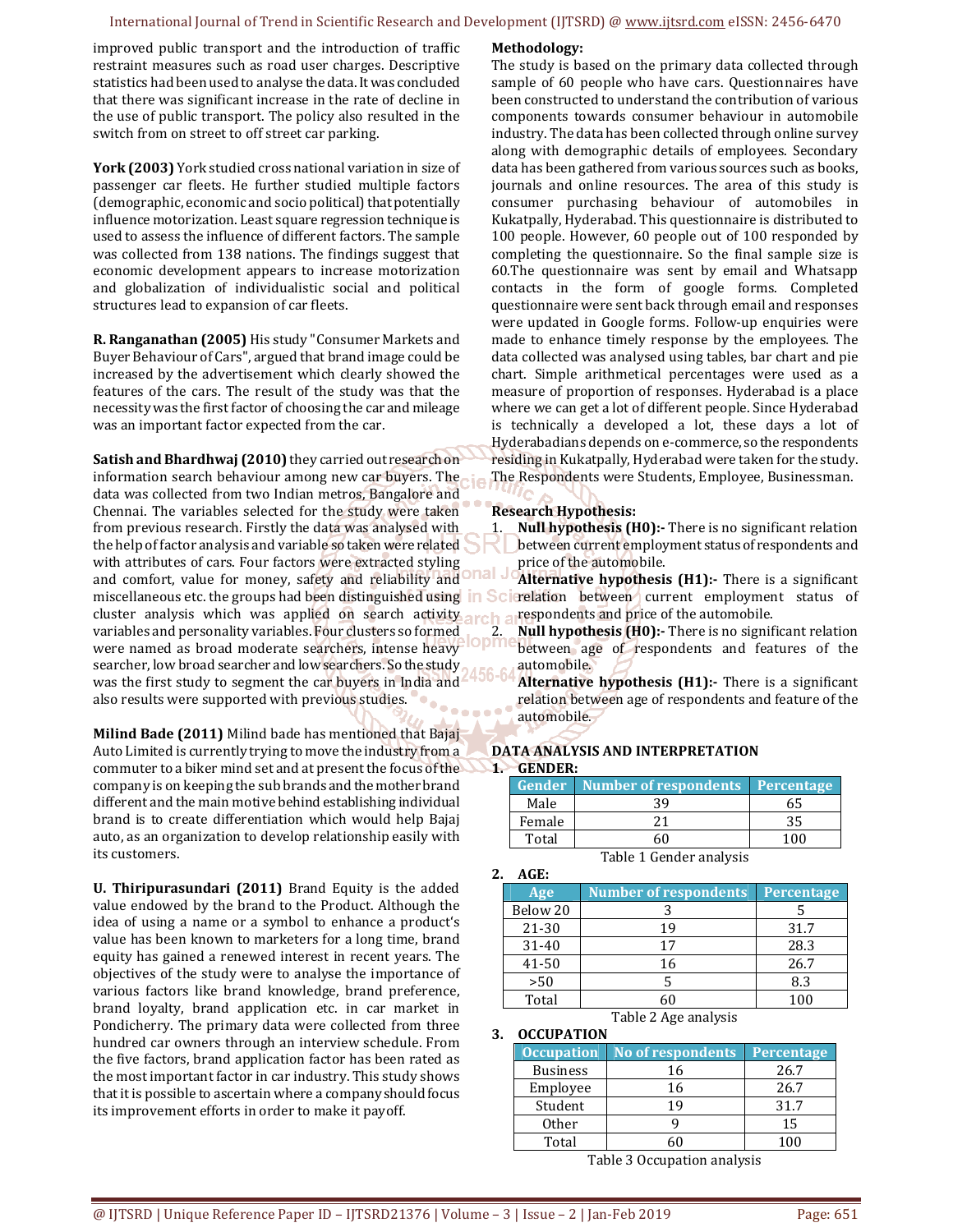#### **4. Rate the following factors that plays an important role while purchasing car?**

| <b>Factors</b>       | <b>Most</b><br><i>important</i> | <b>Somewhat</b><br><i>important</i> | Can't<br>say | <b>Somewhat</b><br>not important | <b>Least</b><br>important | <b>Total</b> |
|----------------------|---------------------------------|-------------------------------------|--------------|----------------------------------|---------------------------|--------------|
| <b>Brand</b>         | 36                              | 21                                  |              |                                  |                           | 60           |
| Price                | 34                              | 16                                  |              |                                  | າ                         | 60           |
| Advertising          | 12                              | 25                                  | h            |                                  | 8                         | 60           |
| Product quality      | 50                              | <sub>6</sub>                        |              | 3                                |                           | 60           |
| Exterior design      | 30                              | 24                                  |              |                                  | 0                         | 60           |
| Interior design      | 35                              | 20                                  |              |                                  | 0                         | 60           |
| Comfort              | 48                              | 9                                   | 3            | $\theta$                         |                           | 60           |
| Safety               | 50                              | 8                                   |              | 0                                |                           | 60           |
| Fuel efficiency      | 45                              | 11                                  | າ            | າ                                |                           | 60           |
| Discounts/promotions | 18                              | 22                                  | 4            | 3                                | 13                        | 60           |

Table 4 Factors that plays an important role while purchasing car

#### **5. Are you satisfied with the service department on the following areas?**

(H.S: HIGHLY SATISFIED; S: SATISFIED; C.S: CAN'T SAY; D.S: DISSATISFIED; H.D.S: HIGHLY DISSATISFIED)

| <b>Areas</b>                           | H.S  | IS. | C.S | D.S | H.D.S | <b>Total</b> |
|----------------------------------------|------|-----|-----|-----|-------|--------------|
| Satisfied with<br>services             | 7    | 47  | 3   | 3   |       | 60           |
| Complaint mechanism                    | q    | 30  | 13  | 8   |       | 60           |
| CRM (customer relationship management) | 7    | 38  | 10  | 4   |       | 60           |
| Post sale service                      |      | 26  | 13  | 6   | 3     | 60           |
| Quality of service                     |      | 35  | 5   | 7   |       | 60           |
| Pick up and Drop off service           |      | 30  | 12  | 5   |       | 60           |
| Insurance                              |      | 40  | 7   |     | 3     | 60           |
| <b>Extra coupons or Discounts</b>      | $-5$ | 28  | 15  | 7   |       |              |

Table 5 Consumer satisfaction with the service department

**6. When you are looking for new product how do you feel you are influenced by the following advertising techniques?**  -2 a. УX. a la

| <b>Advertising techniques</b> Highly effective Effective |    |      | Can't say | Not so effective | <b>Not effective</b> | Total |
|----------------------------------------------------------|----|------|-----------|------------------|----------------------|-------|
| TV advertising                                           | 14 | 23   |           | 14               |                      | 60    |
| Social media advertising                                 |    | 28   |           | 14               |                      | 60    |
| News paper advertising                                   |    |      |           |                  |                      | 60    |
| Celebrity endorsement                                    | 20 |      |           |                  |                      | 60    |
| YouTube videos                                           |    | -Z 1 | 10        |                  |                      | 60    |

Table 6 Advertising techniques

#### **Chi-Square analysis**

#### Rate the following factors that plays an important role while purchasing car? [Price]

| <b>Current</b><br>employment status | Can't<br>say | <b>Least</b><br>important | <b>Most</b><br><i>important</i> | <b>Somewhat</b><br><i>important</i> | Somewhat not<br><i>important</i> | <b>Total</b> |
|-------------------------------------|--------------|---------------------------|---------------------------------|-------------------------------------|----------------------------------|--------------|
| <b>Business</b>                     |              |                           |                                 |                                     |                                  |              |
| Employee                            |              |                           | 10                              |                                     |                                  |              |
| Home maker                          |              |                           |                                 |                                     |                                  |              |
| Other                               |              |                           |                                 |                                     |                                  |              |
| Student                             |              |                           | 14                              |                                     |                                  | 20           |
| Total                               |              |                           | 33                              |                                     |                                  |              |

Table 7 Current employment status vs price crosstab count

|                    | <b>Value</b>        |    | Df   Asymptotic Significance (2-sided) |
|--------------------|---------------------|----|----------------------------------------|
| Pearson Chi-Square | 31.864 <sup>a</sup> | 20 | 0.045                                  |
| Likelihood Ratio   | 29.750              | 20 | 0.074                                  |
| N of Valid Cases   | 60                  |    |                                        |

Table 8 Chi-square test

What are the problems that you have encountered with automobile company cars? [Features]

| Age          | No | Yes | <b>Total</b> |  |  |  |
|--------------|----|-----|--------------|--|--|--|
| 21-30        | 14 | 5   | 19           |  |  |  |
| $31 - 40$    | 12 | 5   | 17           |  |  |  |
| 41-50        |    |     | 16           |  |  |  |
| Less than 20 |    | ર   | 3            |  |  |  |
| Total        | 33 | 2.7 | 50           |  |  |  |
|              |    |     |              |  |  |  |

Table 9 Age vs Features crosstab count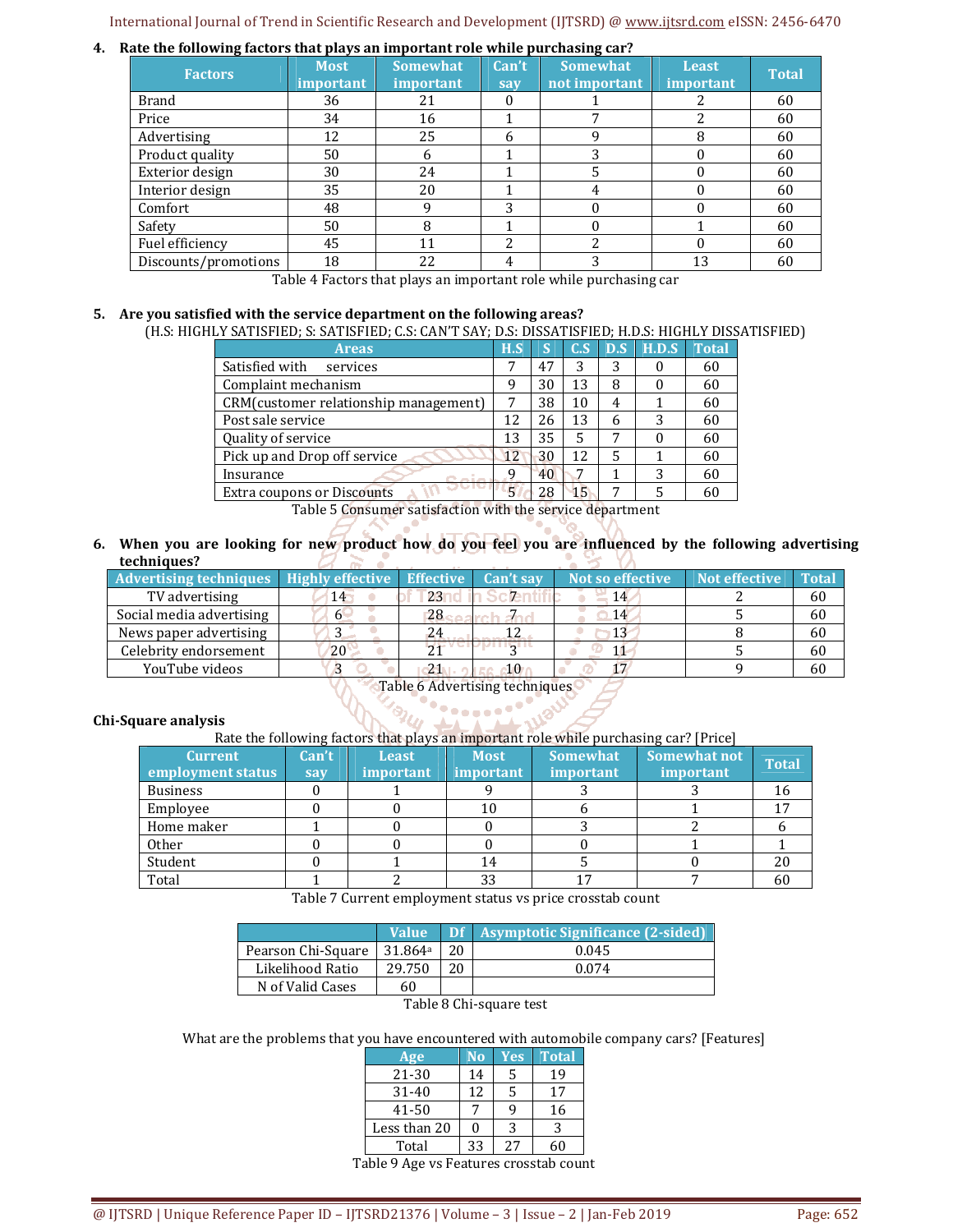|                    | <b>Value</b> |  | Df Asymptotic Significance [2-sided] |  |  |
|--------------------|--------------|--|--------------------------------------|--|--|
| Pearson Chi-Square | 15.534a      |  | 0.004                                |  |  |
| Likelihood Ratio   | 18.738       |  | 0.001                                |  |  |
| N of Valid Cases   | 60           |  |                                      |  |  |
| $m + 1$ $m + 2$    |              |  |                                      |  |  |

Table 10 Chi-square test

## **Major findings of the study are:**

- 1. It is observed that 31.7% of the respondents who purchase automobile are 21-30 age group.
- 2. The study reveals that out of total respondents, 65% are males and 35% are females. It is observed that male occupied they role in the study sample.
- 3. It is observed that 31.7% of respondents are students, 26.7% of the respondents are businessman, 26.7% of the respondents are employee.
- 4. It is observed that 78.3% of the respondents own one car.
- 5. It is observed that 21.7% of the respondents own Maruti Suzuki, 20% of the respondents own Tata, 16.7% of the respondents own Ford.
- 6. It is observed that 55% of the respondents say brand is important, 50% of the respondents say price is important, 37% of the respondents say advertising is important, 55% of the respondents say product quality is important, 50% of the respondents say exterior design is important, 55% of the respondents say interiore in design is important, 54% of the respondents say safety is important, 56% of respondents say fuel efficiency is important and 40% of the respondents say discounts or promotions are important. Respondents say safety, fuel efficiency, comfort and quality are most important and advertising, discounts and price doesn't play much of Trend in important role.
- 7. It is observed that 80% of the respondents are satisfied are with services, 40% of the respondents are satisfied with complaint mechanism, 48% of the respondents satisfied with CRM, 48% of respondents satisfied with post sale service and quality of service, 42% of respondents satisfied with pick up and drop off service, 49% of respondents satisfied with insurance, 35% of respondents satisfied with coupons and discounts.
- 8. It is observed that 61.6% of respondents influenced by TV advertising, 56.6% of the respondents influenced by social media, 45% of the respondents influenced by newspaper, 68.33% of the respondents influenced by celebrity endorsement, 40% of the respondents influenced by youtube videos.
- 9. It is observed that 70% of the respondents prefer to buy next from the same company.
- 10. It is observed that 51.6% of the respondents faced problem with fuel efficiency and 65% of the respondents are ok with maintenance problem of automobile company cars.
- 11. Fuel efficiency and features has to be improved in order to satisfy customer.
- 12. There is a significance relation between occupation of the respondent and price of the automobile.
- 13. There is a significant relation between age of the respondent and feature problems encountered with automobile company.
- 14. There is a significant relation between gender and discount and promotions of automobile company.
- 15. There is a significant relation between occupation and satisfied with services of automobile company.

#### **Limitations of the study**

- 1. The study is restricted to Hyderabad.
- 2. Sample size is limited to 60.
- 3. Some of the respondents may not give accurate information, as they may not like to reveal their actual identity.

### **SUGGESTIONS**

To ensure that the product finds a place in the minds of consumers, the manufactures should position their products through sales promotional activities such as advertisement through an effective media. Indian consumers are strongly influenced by sports personalities, film stars and celebrities. For positioning the consumer durables like cars, the manufacturers can utilize the endorsement of these celebrities. The respondents perceive that driving comfort and fuel economy are the most important features of passenger car followed by availability of spare parts and price of the car. Thus the manufacturers should design the product giving maximum weightage to these factors and produce fuel economy with comfort cars. Due to steady increase of petrol/diesel prices, fuel efficiency needs to be improved. Constant improvement and technical upgradation for better fuel efficiency alone with attract more customers. Availability of service station atleast every 25kms on National highways. Experienced foremen are needed at all service stations. All service stations should be equipped with spare parts at reasonable cost. Free service can be extended to five years. For hot countries like India, it is recommended to fix Sun Roof Glass on the top of the car. But it should be provided as Original Equipment at a reasonable rate.

## **CONCLUSION**

Consumer Behaviour consist of all human behaviour which reflects in making purchase decisions. An understanding of the consumer behaviour enables a marketer to take marketing decisions which are compatible with its consumer needs. There are four major classes of consumer behaviour determinants and expectations, namely, cultural, socioeconomic, personal and psychological. The socio-economic determinants of consumer behaviour consist of age, martial status, occupation, education, income, family size etc. The present study is an attempt to evaluate the consumer purchase behaviour of four wheeler small sedan cars. This study highlights the various factors which influence the consumer behaviour towards four wheeler purchase decision and their behaviour and level of satisfaction. In this study most of the respondents are students. This findings of the study will help to analyse the sales promotion strategies of automobile company and effectiveness of advertisements on customers. According to this study most of the respondents influenced by celebrity endorsement and TV advertising. So celebrity endorsement and TV advertisement will effect on consumer purchasing behaviour. According to this survey Maruti Suzuki, Tata, Ford are popular brands in Kukatpally, Hyderabad. Customers are satisfied with services provided by the companies. Customers facing problems with fuel efficiency. So in order to satisfy customers fuel efficiency has to be improved.